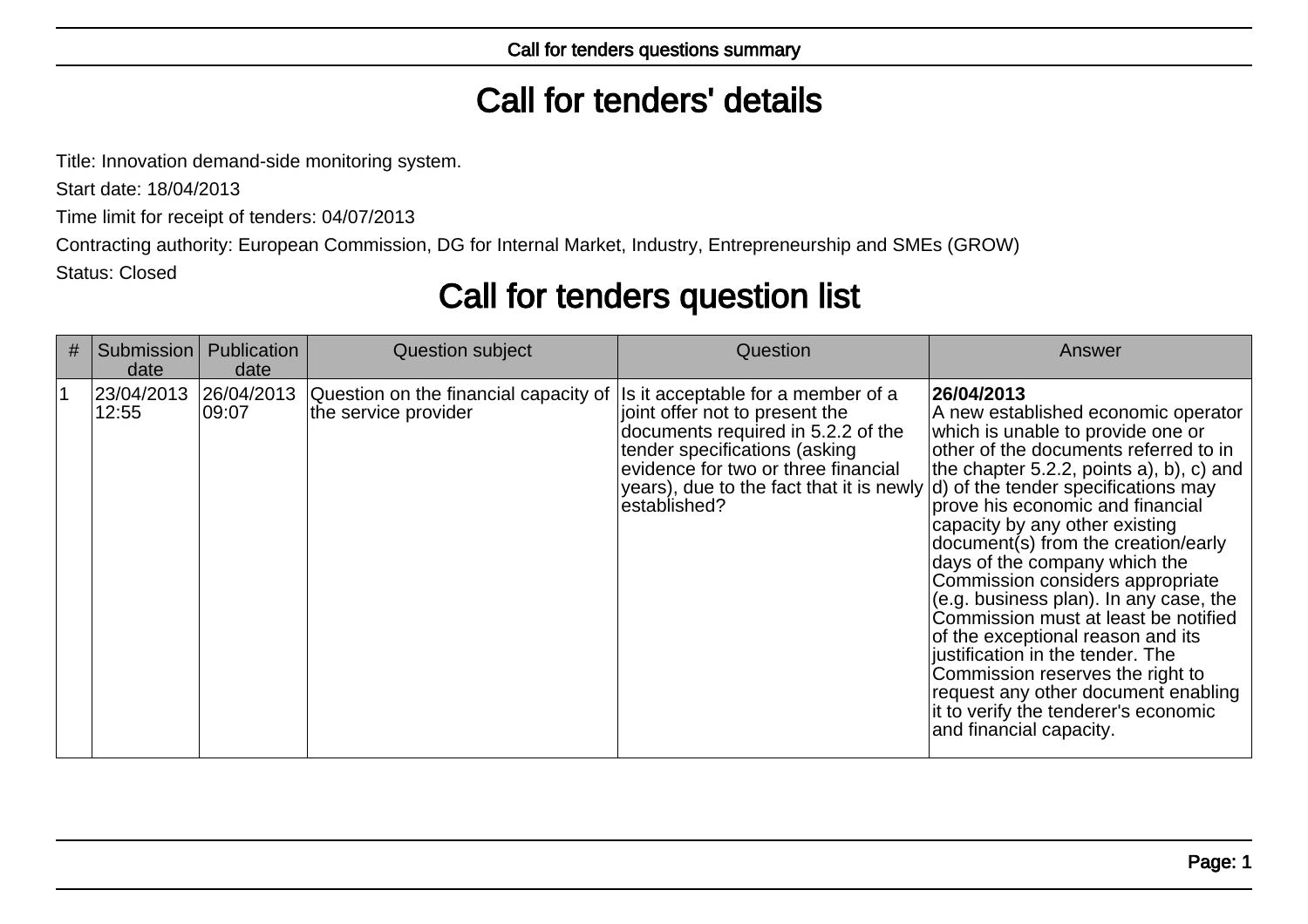| #                       | <b>Submission</b><br>date        | Publication<br>date | Question subject                                 | Question                                                                                                                                                                                                                                                                                                                                                                                                | Answer                                                                                                                                                                                                                                                                                                                                                                                                                                                                                                                                         |
|-------------------------|----------------------------------|---------------------|--------------------------------------------------|---------------------------------------------------------------------------------------------------------------------------------------------------------------------------------------------------------------------------------------------------------------------------------------------------------------------------------------------------------------------------------------------------------|------------------------------------------------------------------------------------------------------------------------------------------------------------------------------------------------------------------------------------------------------------------------------------------------------------------------------------------------------------------------------------------------------------------------------------------------------------------------------------------------------------------------------------------------|
| $\overline{\mathbf{2}}$ | 23/04/2013  26/04/2013 <br>12:18 | 09:14               | <b>FINANCIAL AND ECONOMIC</b><br><b>CAPACITY</b> | Dear Sir or Madam,<br>I have recently seen several tenders<br>which fall within my exact area of<br>research and expertise. However, I<br>have not applied for the tenders due<br>to concerns about the Financial<br>capacity criteria.<br>Is there perhaps a person with<br>whom I could speak about the<br>lissue?<br>I would greatly appreciate any help<br>you or your colleagues could<br>provide. | 26/04/2013<br>The economic and financial capacity<br>will be assessed on the basis of the<br>documents referred to in 5.2.2 of the<br>tender specifications.<br>The requests for additional<br>information and the answers may be<br>made exclusively through e-tendering<br>by following the link indicated in the<br>contract notice and repeated below:<br>https://etendering.ted.europa.eu/cft/cft<br>-display.html?cftId=186. Therefore, if<br>you have specific questions related to<br>this call please contact us via e-<br>tendering. |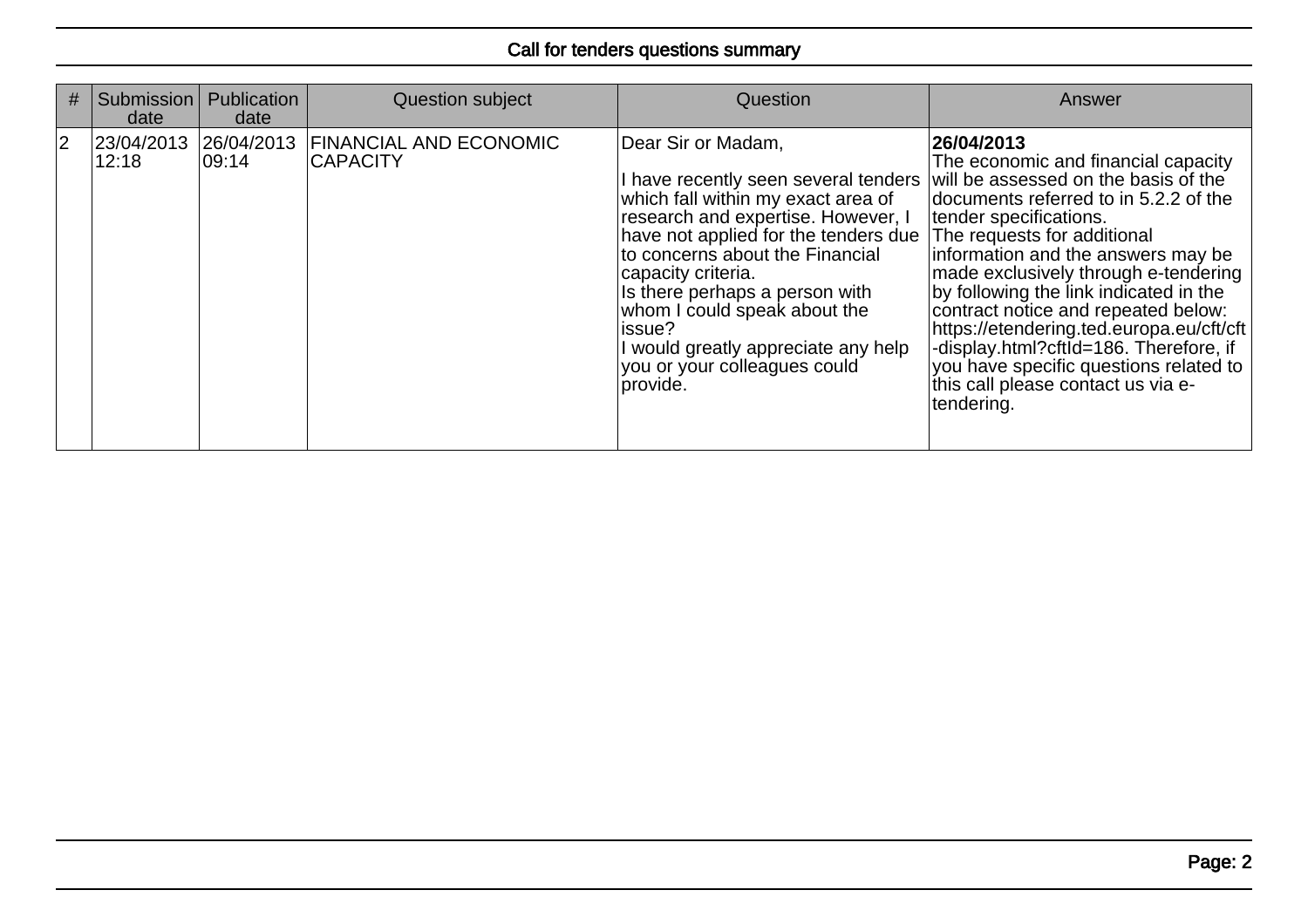| # | Submission<br>date             | Publication<br>date | Question subject  | Question                                                                                                                                                                                                                                                                                                                                                                                                                                                                                                                                                  | Answer                                                                                                                                                                                                                                                                                                                                                                                                                                                                                                                                                                                                                                                                                                                                                                     |
|---|--------------------------------|---------------------|-------------------|-----------------------------------------------------------------------------------------------------------------------------------------------------------------------------------------------------------------------------------------------------------------------------------------------------------------------------------------------------------------------------------------------------------------------------------------------------------------------------------------------------------------------------------------------------------|----------------------------------------------------------------------------------------------------------------------------------------------------------------------------------------------------------------------------------------------------------------------------------------------------------------------------------------------------------------------------------------------------------------------------------------------------------------------------------------------------------------------------------------------------------------------------------------------------------------------------------------------------------------------------------------------------------------------------------------------------------------------------|
| 3 | 30/04/2013 08/05/2013<br>16:15 | 11:44               | costs WP6 and WP7 | Do the costs for the organisation of<br>workshops, plus travel and<br>subsistance of the participants (at<br>least 6 speakers, audience of 60<br>persons) (WP6) as well as the<br>organisation of the final conference,<br>travel and subsistence for invited<br>participants (WP7) need to be taken<br>into account of the financial<br>proposal? Can we assume that the<br>project partners preparing the<br>roadmaps and presenting their<br>results at the final conference do not The project partners preparing the<br>be financially covered here? | 08/05/2013<br>The costs for the organisation of<br>workshops, plus travel and<br>subsistence of the participants (WP6)<br>as well as the organisation of the final<br>conference, travel and subsistence for<br>invited participants (WP7) need to be<br>taken into account of the financial<br>proposal. Please note that in the<br>financial proposal work packages 5<br>and 6 have been switched.<br>roadmaps and presenting their results<br>at the final conference will be<br>financially covered via the call for<br>proposals number<br>68/G/ENT/CIP/13/C/N02C011 (for<br>more information please visit<br>http://ec.europa.eu/enterprise/contract<br>s-grants/calls-for-<br>proposals/index en.htm), launched in<br>parallel with the present call for<br>tender. |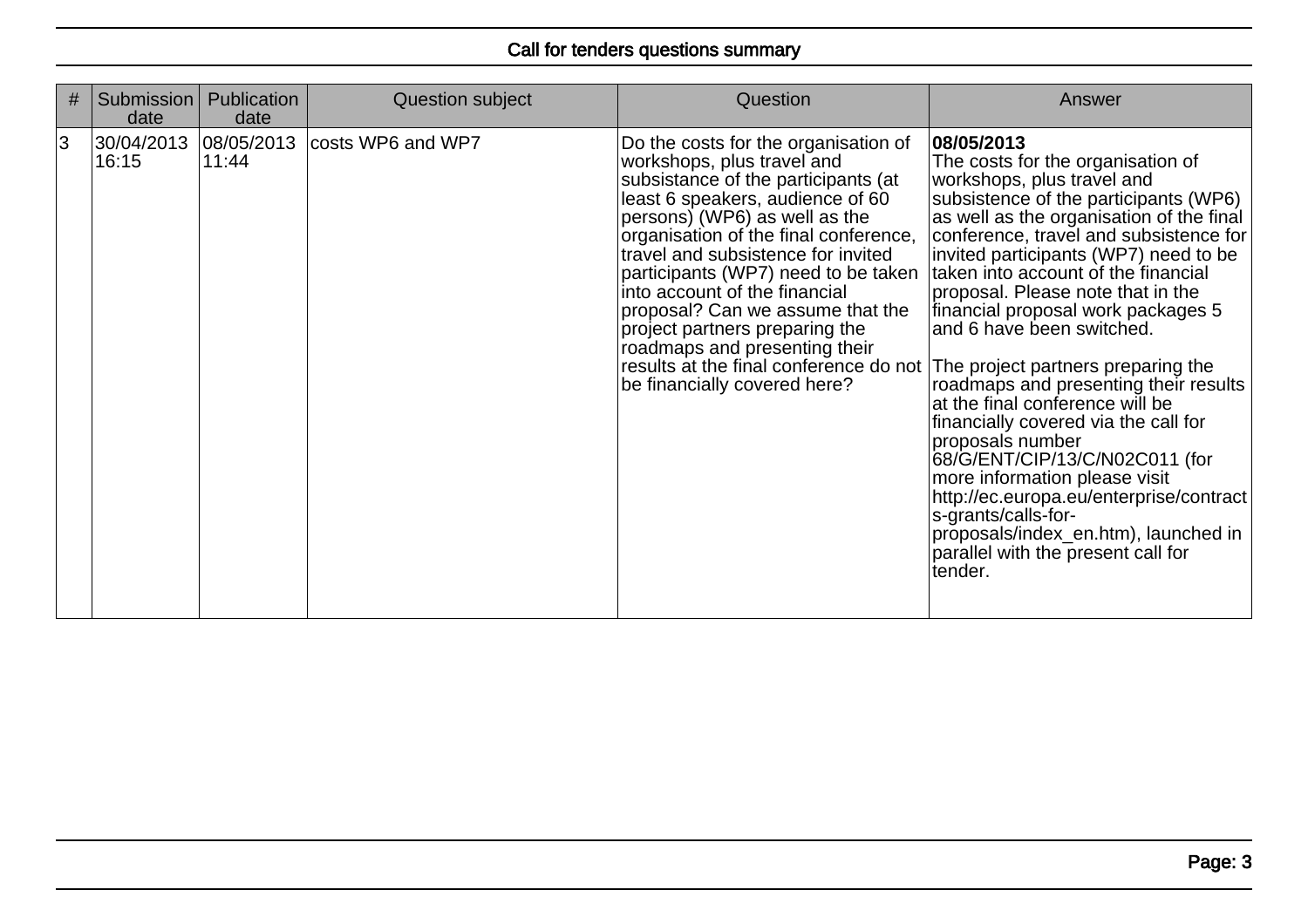| # | Submission  <br>date            | Publication<br>date | <b>Question subject</b> | Question                                                               | Answer                                                                                                                                                                                                                                                                                                                                                                                                                                                                                                                                                                                                                                                                             |
|---|---------------------------------|---------------------|-------------------------|------------------------------------------------------------------------|------------------------------------------------------------------------------------------------------------------------------------------------------------------------------------------------------------------------------------------------------------------------------------------------------------------------------------------------------------------------------------------------------------------------------------------------------------------------------------------------------------------------------------------------------------------------------------------------------------------------------------------------------------------------------------|
| 4 | 13/05/2013 14/05/2013<br>109:03 | 109:24              | Wp6 costs               | Which costs exactly are covered by<br>the European Commission for wp6? | 14/05/2013<br>The Commission will cover the costs<br>related to the participation of<br>Commission staff in each of the<br>workshops. The contractor will need<br>to bear all costs related to the<br>technical organisation of the<br>workshops at the places chosen.<br>Please note that the contractor will<br>have to bear only the travel and<br>subsistence expenses for invited<br>speakers/experts, but not for the<br>participants (the audience), which is<br>expected to cover these costs from<br>their own funds: "Each workshop<br>should involve at least 6<br>speakers/experts and be planned for<br>an audience of 60 persons" (see page<br>7 on work package 6). |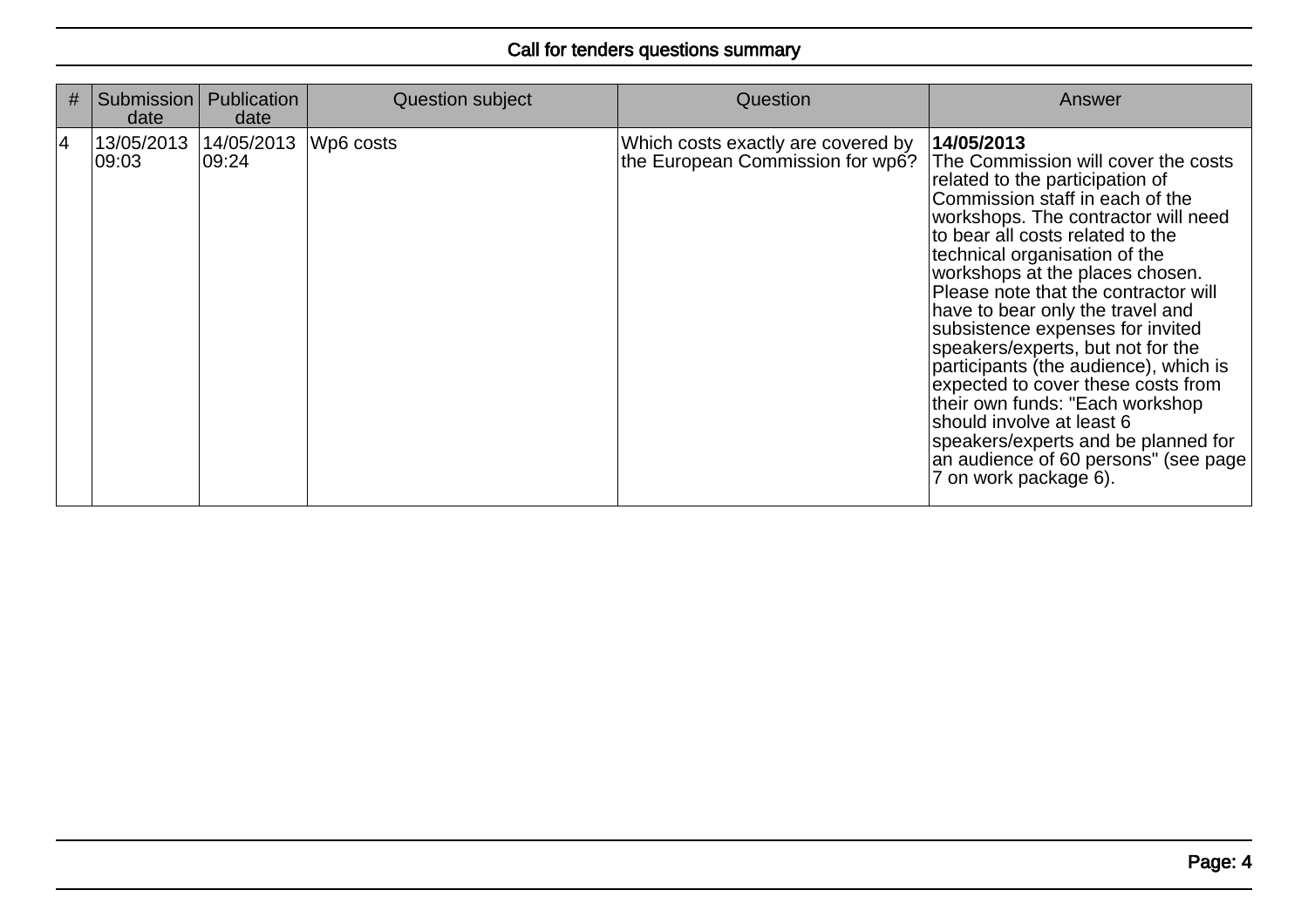| # | Submission<br>date  | Publication<br>date  | Question subject                                                                                                                                 | Question                                                                                                                                                                                                                                                                                                                                                                                                                                                                            | Answer                                                                                                                                                                                                                                                                                                                                                                                                                                                                                                                                                                                                                                                                                                                                                                                                                                                                                                                                                                                                                                                                                                                                  |
|---|---------------------|----------------------|--------------------------------------------------------------------------------------------------------------------------------------------------|-------------------------------------------------------------------------------------------------------------------------------------------------------------------------------------------------------------------------------------------------------------------------------------------------------------------------------------------------------------------------------------------------------------------------------------------------------------------------------------|-----------------------------------------------------------------------------------------------------------------------------------------------------------------------------------------------------------------------------------------------------------------------------------------------------------------------------------------------------------------------------------------------------------------------------------------------------------------------------------------------------------------------------------------------------------------------------------------------------------------------------------------------------------------------------------------------------------------------------------------------------------------------------------------------------------------------------------------------------------------------------------------------------------------------------------------------------------------------------------------------------------------------------------------------------------------------------------------------------------------------------------------|
| 5 | 30/05/2013<br>11:37 | 04/06/2013<br> 09:22 | Request for Clarificatio for Ref. Call<br>for Tenders: No<br>276/PP/ENT/CIP/13/C/N03C041 -<br><b>Innovation Demand-side Monitoring</b><br>System | I would like to ask a request for<br>clarification regarding the<br>involvement of SME in the bid: as<br>mentioned in the Tender<br>Specifications (pag.19) the SMEs<br>are particularly encouraged to<br>sublimit tenders either in its own or<br>by constituting a bid. This means<br>that SME's should be involved as<br>partners in the consortium<br>composition by mean of their<br>federations or you refer to<br>encourage SMEs as Management<br>Consultancy organizations? | 04/06/2013<br>The Directorate General for<br>Enterprise and Industry has the task<br>to promote opportunities for Small and<br>Medium sized Enterprises (SMEs)<br>and is aiming in its activities to<br>facilitate the activities of SMEs. In this<br>context, SMEs are particularly<br>encouraged to submit tenders either<br>on its own if feasible or by constituting<br>a bid using either of the options<br>mentioned in paragraphs 2.6 and 2.7.<br>Tenderers, including SMEs, may<br>choose between presenting a joint bid<br>(see 2.7) and introducing a bid as a<br>sole contractor, in both cases with the<br>possibility of having one or several<br>subcontractors (see 2.6). Whichever<br>type of bid is chosen, the tender must<br>stipulate the legal status and role of<br>each legal entity in the tender<br>proposed and the monitoring<br>arrangements that exist between<br>them and, failing this, the<br>arrangement they foresee to establish<br>if they are awarded the contract (see<br>2.6 and 2.7).<br>In this respect it is up to the tenderer<br>to decide on what is the best structure<br>for its tender. |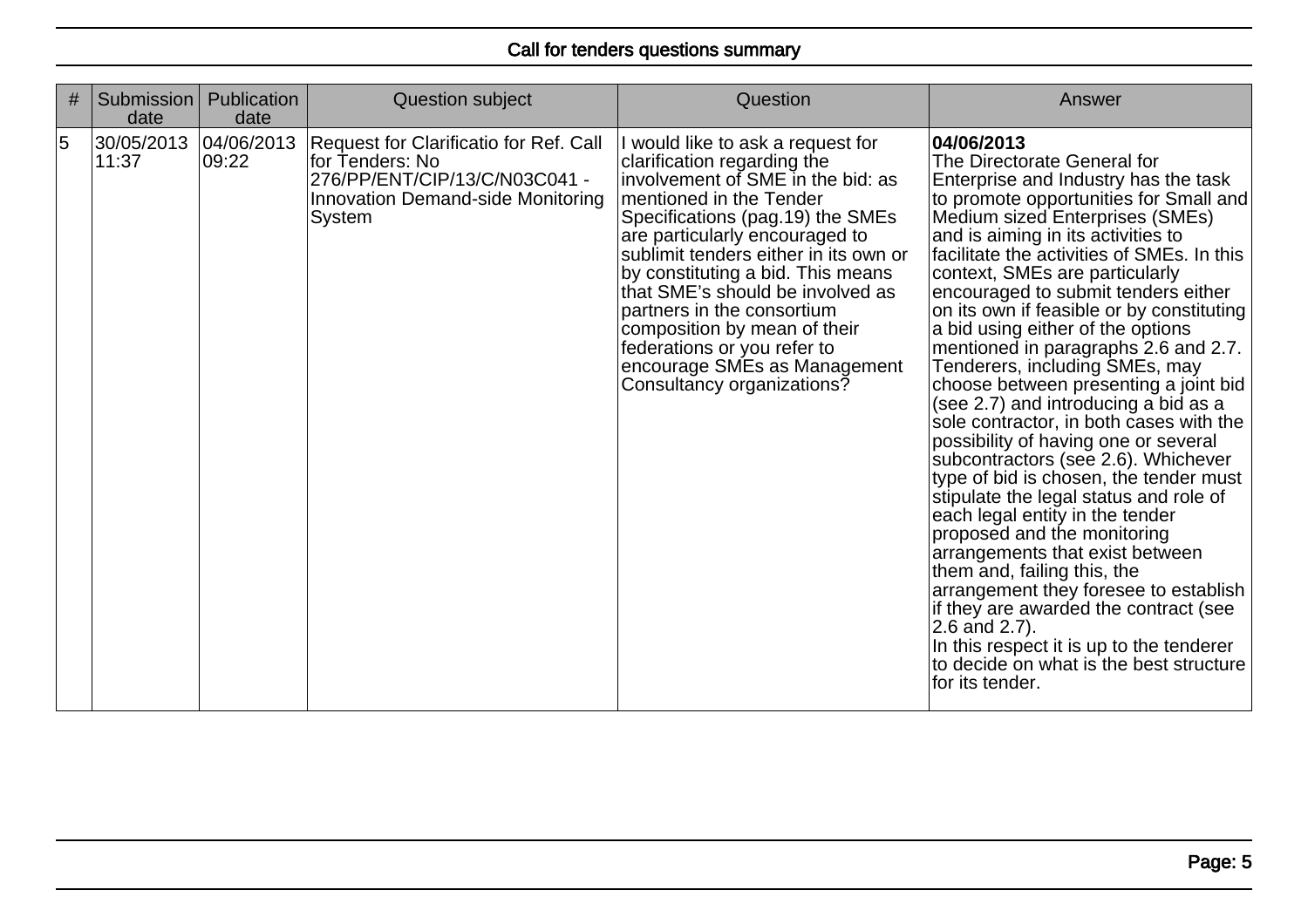| #  | Submission<br>date  | Publication<br>date | Question subject           | <b>Question</b>                                                                                                                                                                                                                                                                                                                                                                                                                                                                            | Answer                                                                                                                                                                                                                                                                                                                                                                                                                                                                                                                                                                                      |
|----|---------------------|---------------------|----------------------------|--------------------------------------------------------------------------------------------------------------------------------------------------------------------------------------------------------------------------------------------------------------------------------------------------------------------------------------------------------------------------------------------------------------------------------------------------------------------------------------------|---------------------------------------------------------------------------------------------------------------------------------------------------------------------------------------------------------------------------------------------------------------------------------------------------------------------------------------------------------------------------------------------------------------------------------------------------------------------------------------------------------------------------------------------------------------------------------------------|
| 6  | 17/06/2013<br>14:35 | 18/06/2013<br>10:00 | Presentation of the Tender | I would like to ask a request for<br>clarification regarding the<br>presentation of the tender:<br>The tender must be submitted in<br>TRIPLICATE, that means one<br>original and two copies?                                                                                                                                                                                                                                                                                               | 18/06/2013<br>The tender must be submitted in<br>triplicate, meaning one original and<br>two copies.                                                                                                                                                                                                                                                                                                                                                                                                                                                                                        |
| 17 | 10/06/2013<br>14:49 | 18/06/2013<br>11:18 | WP7                        | I would like to ask you a request for<br>clarification with regard to the WP7.<br>The question n.3 published on<br>08/05/2013 and question n.4<br>published on 14/05/2013 were<br>answered in contradictory manner.<br>Could you be so kind to clarify which<br>kind of cost will be covered by<br>European Commission for WP7?<br>Should the cost of travel and<br>subsistence for invited participants<br>to the Final Conference be taken<br>into account in the financial<br>proposal? | 18/06/2013<br>The contractor will need to take into<br>account the travel and subsistence<br>expenses for invited participants<br>(speakers, experts) in the financial<br>proposal. The project partners<br>preparing the roadmaps and<br>presenting their results at the final<br>conference will be financially covered<br>by the call for proposals number<br>68/G/ENT/CIP/13/C/N02C011 (for<br>more information please visit<br>http://ec.europa.eu/enterprise/contract<br>s-grants/calls-for-<br>proposals/index en.htm), launched in<br>parallel with the present call for<br>tender. |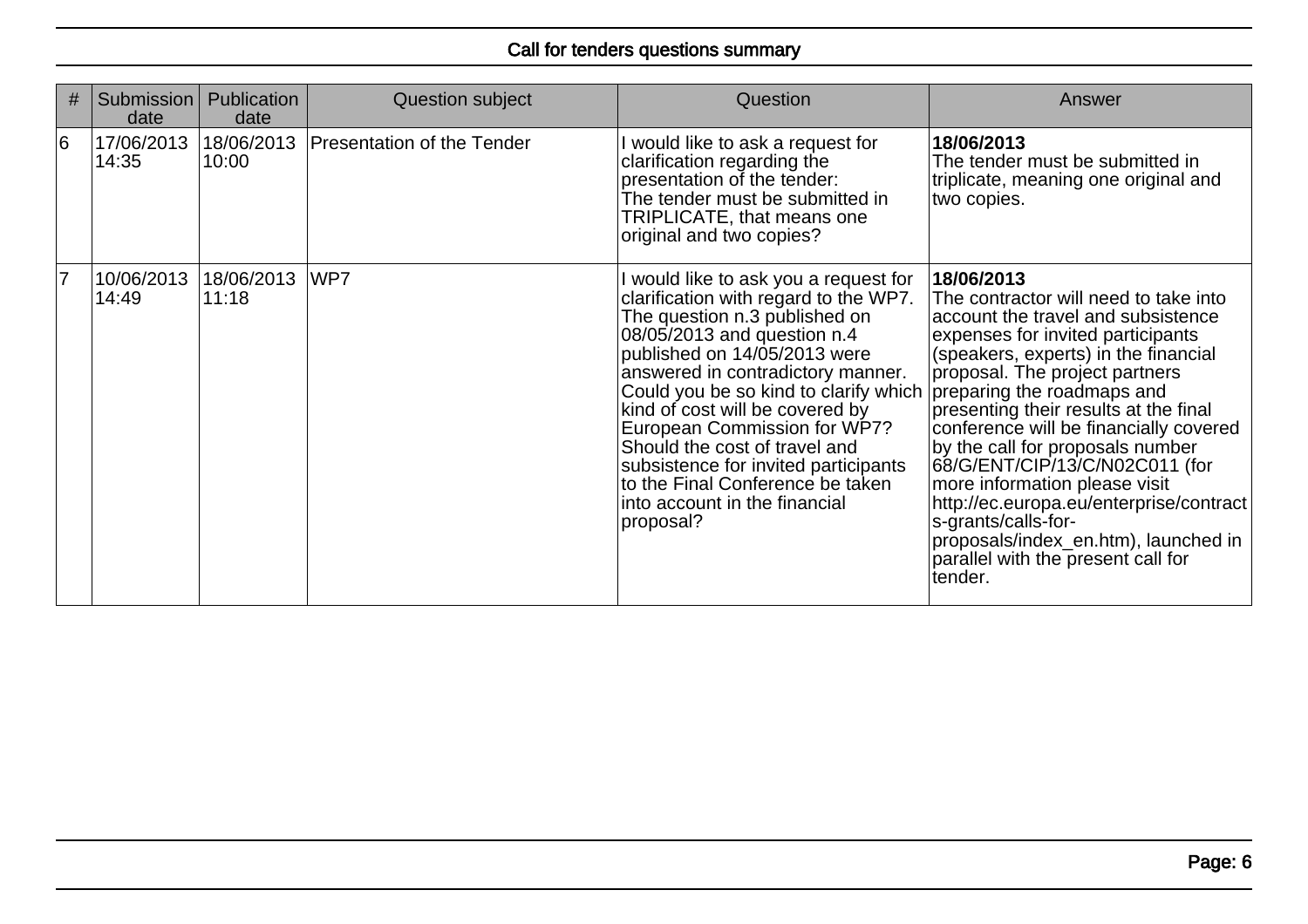| # | <b>Submission</b><br>date | <b>Publication</b><br>date | Question subject                         | Question                                                                                                                                                                                                                                                                                                                                                                                                           | Answer                                                                                                                                                                                                                                                                                                                                                                                                 |
|---|---------------------------|----------------------------|------------------------------------------|--------------------------------------------------------------------------------------------------------------------------------------------------------------------------------------------------------------------------------------------------------------------------------------------------------------------------------------------------------------------------------------------------------------------|--------------------------------------------------------------------------------------------------------------------------------------------------------------------------------------------------------------------------------------------------------------------------------------------------------------------------------------------------------------------------------------------------------|
| 8 | 13/06/2013<br>13:09       | 18/06/2013<br>14:42        | Eligibility of participation             | Hello, I am an EU Liaison officer at<br>the Tel Aviv University. A researcher<br>of ours has been invited to join a<br>group submitting to this tender.<br>Reviewing the specifications it is not<br>clear to me if we are eligible to<br>submit, and if yes who should sign<br>the declaration regarding the<br>exclusion criteria, the researcher of<br>the authorised legal representative<br>of the university | 18/06/2013<br>Israël being included in the Plurilateral<br>Agreement on Government<br>Procurement (GPA), you are eligible<br>to submit (cfr 3.3. of the technical<br>specifications).<br>The declaration regarding the<br>exclusion criteria should be signed by<br>the researcher if he is acting on his<br>own behalf, and otherwise by the<br>authorised legal representative of the<br>university. |
| و | 13/06/2013<br>13:16       | 18/06/2013<br>14:44        | Eligibility of University to participate | Sorry, typo in previous question, on<br>the declaration of the exclusion<br>criteria, who signs, the researcher<br>OR the authorised legal<br>representative                                                                                                                                                                                                                                                       | 18/06/2013<br>The declaration regarding the<br>exclusion criteria should be signed by<br>the researcher if he is acting on his<br>own behalf, and otherwise by the<br>authorised legal representative of the<br>university.                                                                                                                                                                            |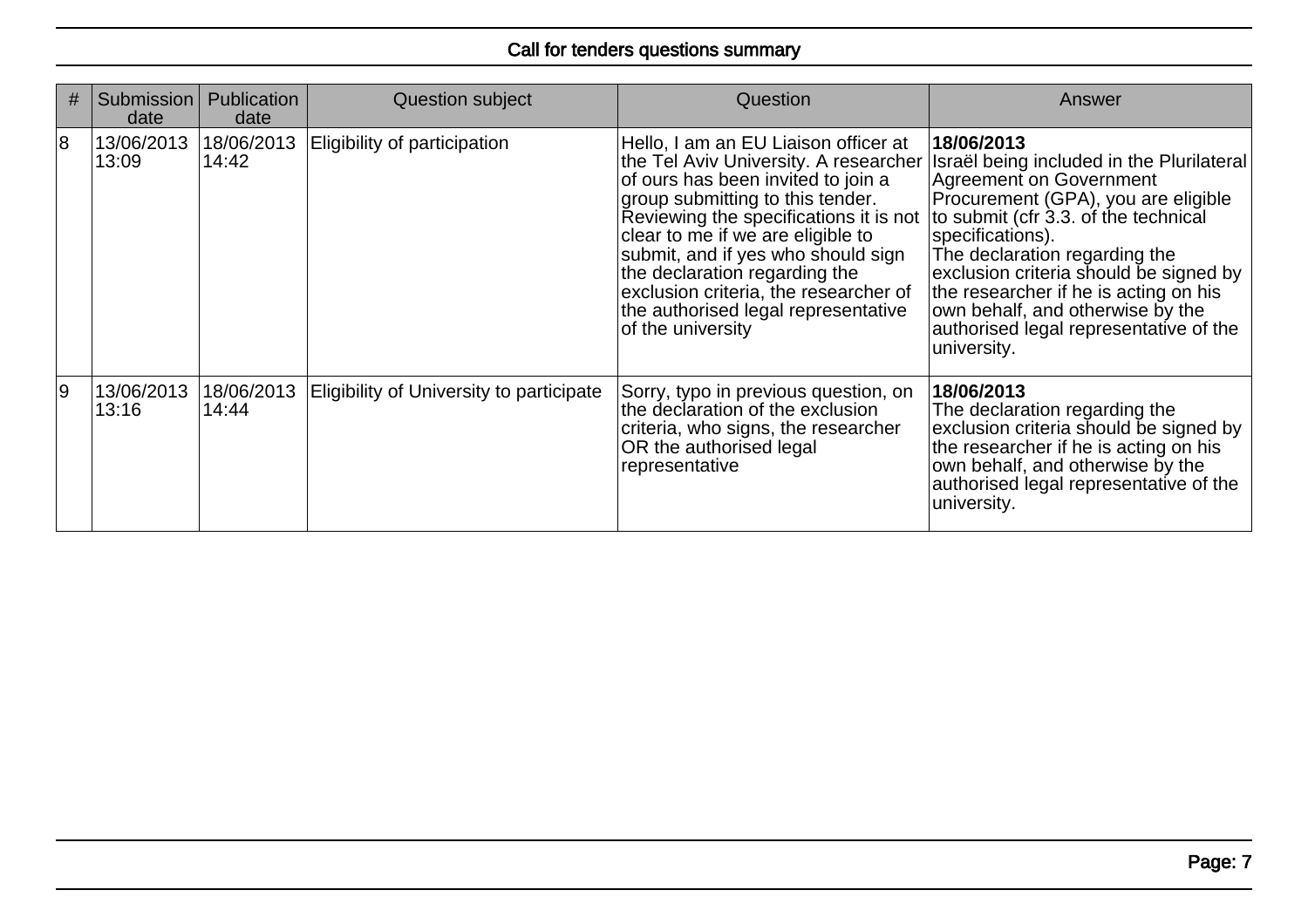| #               | Submission<br>date  | <b>Publication</b><br>date | Question subject                     | Question                                                                                                                                                                                                        | Answer                                                                                                                                                                                                                                                                                                                                                                                                                                                                                                                                                                                                                                                                                                                                                                                                                                                                                                                        |
|-----------------|---------------------|----------------------------|--------------------------------------|-----------------------------------------------------------------------------------------------------------------------------------------------------------------------------------------------------------------|-------------------------------------------------------------------------------------------------------------------------------------------------------------------------------------------------------------------------------------------------------------------------------------------------------------------------------------------------------------------------------------------------------------------------------------------------------------------------------------------------------------------------------------------------------------------------------------------------------------------------------------------------------------------------------------------------------------------------------------------------------------------------------------------------------------------------------------------------------------------------------------------------------------------------------|
| 10 <sup>°</sup> | 18/06/2013<br>09:44 | 18/06/2013<br>17:46        | <b>Request for clarification WP2</b> | Can you confirm that Work Package<br>2 is only concerned with<br>"complementary measures" and not<br>procurement, standards or<br>legislation? If so is there a definition<br>of complementary in this context? | 18/06/2013<br>The call text mentions:<br>"The contractor is requested to further<br>develop and gather ideas on<br>additional demand-side policy<br>measures. So far, these measures<br>are largely grouped into (a)<br>legislation, (b) standardisation, (c)<br>public procurement and (d)<br>complementary measures. Especially<br>category (d) needs further ideas and<br>examples of good practices."<br>This means that the contractor is free<br>to provide further ideas on any of the<br>elements, but that the focus should<br>clearly be on complementary<br>measures.<br>Demand-side innovation policy is a<br>policy field under development. That<br>is why this call for tender was<br>launched. Hence, there is no clear<br>definition of "complementary<br>measure", but the list of bullet points<br>provided in the description of Work<br>package 2 gives many indications<br>what such measures could be. |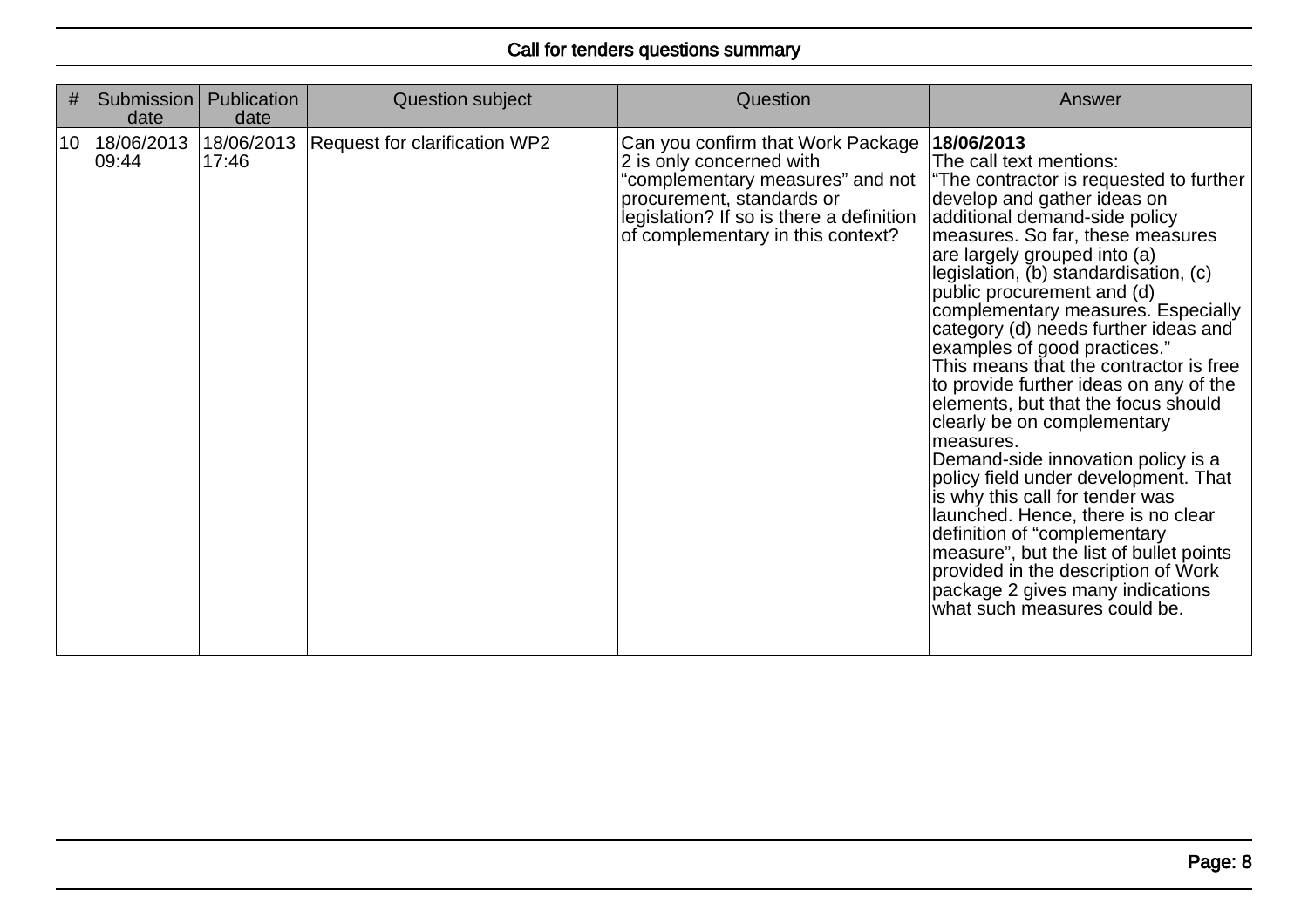| #  | Submission<br>date  | <b>Publication</b><br>date | Question subject                     | Question                                                                                                                                                                                                                                                                                                                                                                                                                                                                                                                                | Answer                                                                                                                                                                                                                                                                                                                                                                                                                                                                                                                                                                                                                                                                                          |
|----|---------------------|----------------------------|--------------------------------------|-----------------------------------------------------------------------------------------------------------------------------------------------------------------------------------------------------------------------------------------------------------------------------------------------------------------------------------------------------------------------------------------------------------------------------------------------------------------------------------------------------------------------------------------|-------------------------------------------------------------------------------------------------------------------------------------------------------------------------------------------------------------------------------------------------------------------------------------------------------------------------------------------------------------------------------------------------------------------------------------------------------------------------------------------------------------------------------------------------------------------------------------------------------------------------------------------------------------------------------------------------|
| 11 | 18/06/2013<br>09:44 | 18/06/2013<br>17:52        | <b>Request for clarification WP3</b> | Could you provide guidance on the<br>balance in WP3 between monitoring<br>against plans only (i.e. reporting<br>against milestones achieved) and<br>providing assistance to the road map involve assistance to the roadmaps<br>projects?                                                                                                                                                                                                                                                                                                | 18/06/2013<br>The tasks to be carried out in Work<br>package 3 are described in the call<br>document, as well as the tasks which<br>projects (Work package 4).                                                                                                                                                                                                                                                                                                                                                                                                                                                                                                                                  |
| 12 | 18/06/2013<br>09:44 | 18/06/2013<br>17:54        | Request for clarification - reports  | The tender specifications envisage<br>an evaluation report to be submitted<br>after 34 months applying the<br>methodology developed in work<br>package 1. Can you please confirm<br>this is the output of the activity<br>described under work package 3<br>"The contractor is requested to<br>provide the final report at the end of<br>the contract which takes into<br>account the findings of the two<br>progress reports and the first steps<br>of the implementation of the<br>demand-side actions developed in<br>the projects"? | 18/06/2013<br>The content of the report to be<br>submitted after 34 months (autumn<br>2016) is described in chapter 1.3.<br>Reports and Documents:<br>"One report (in word and pdf) after 34<br>months (autumn 2016) which, by<br>applying the methodology developed<br>in work package 1, provides an<br>evaluation of the work on the<br>roadmaps and the first steps of the<br>implementation, and which provides<br>recommendations for the application<br>of a methodology toolbox for the<br>planning and implementation<br>demand-side policy measures."<br>The final report therefore needs to<br>take into account the work carried out<br>in Workpackage 3, but goes beyond<br> that. |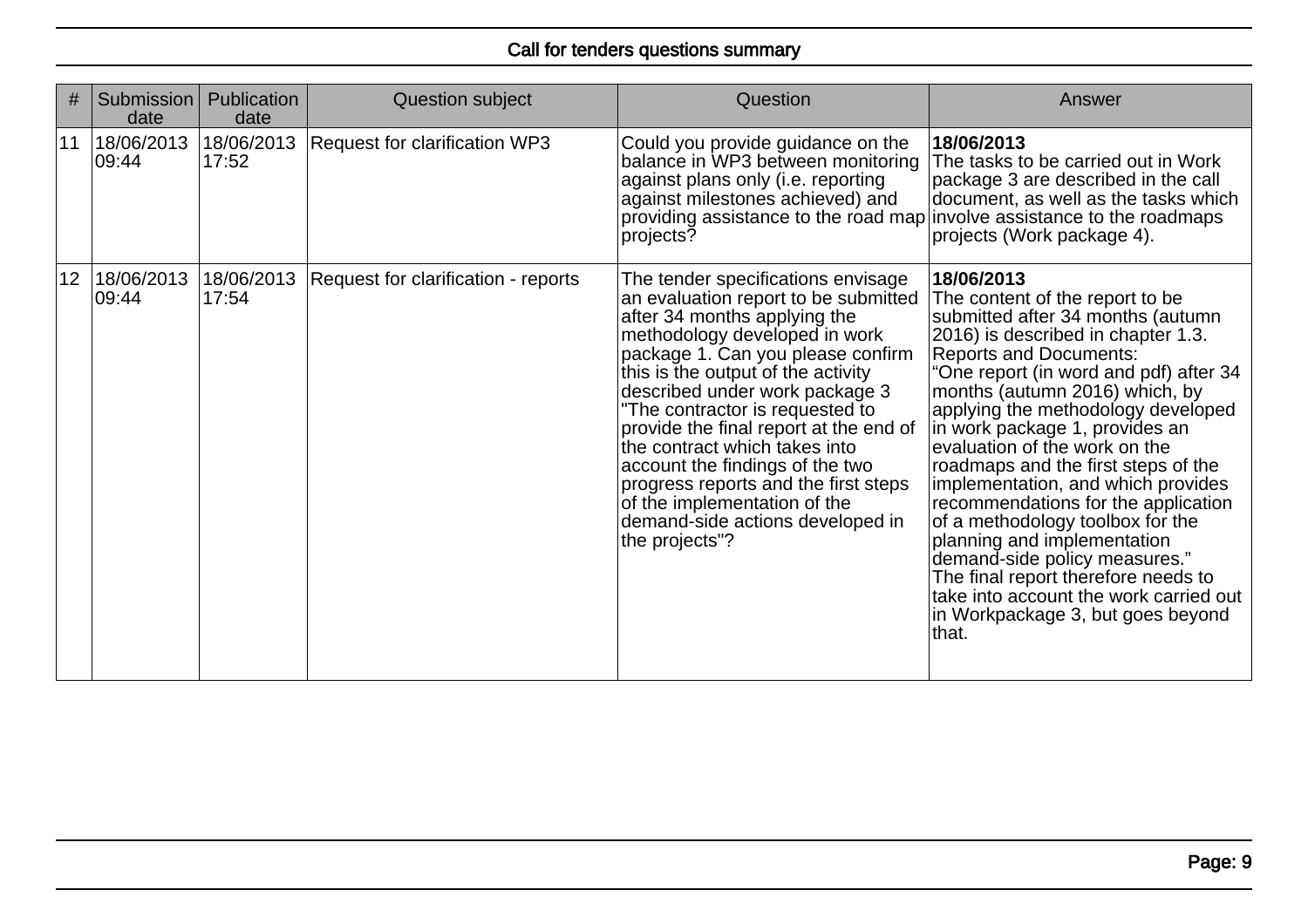| #  | Submission<br>date             | Publication<br>date | <b>Question subject</b>                                                             | Question                                                                                                                                                                                                                                                                                                                                                                                                                               | Answer                                                                                                                                                                                                                                                                                                                                                                                                                                                                                                                                                                                                                                                                  |
|----|--------------------------------|---------------------|-------------------------------------------------------------------------------------|----------------------------------------------------------------------------------------------------------------------------------------------------------------------------------------------------------------------------------------------------------------------------------------------------------------------------------------------------------------------------------------------------------------------------------------|-------------------------------------------------------------------------------------------------------------------------------------------------------------------------------------------------------------------------------------------------------------------------------------------------------------------------------------------------------------------------------------------------------------------------------------------------------------------------------------------------------------------------------------------------------------------------------------------------------------------------------------------------------------------------|
| 13 | 18/06/2013 18/06/2013<br>09:44 | 17:55               | Request for clarification "Developing<br>an Evaluation and Progress<br>Methodology" | Under Work Package 3, the tender<br>specifications refer to the document<br>'Developing an Evaluation and<br>Progress Methodology"<br>(ENTR2008/006). Can you please<br>clarify whether the methodology to<br>be developed for monitoring and<br>evaluation under the current tender<br>should start from the mentioned<br>document or can be independent<br>from it?                                                                  | 18/06/2013<br>Work package 1 states: "The<br>contractor is requested to develop a<br>monitoring and evaluation<br>methodology toolbox which provides<br>guidance to public authorities on how<br>to assess the progress, degree of<br>implementation, costs and benefits,<br>as well as the achieved results of<br>demand-side policy measures carried<br>out by public authorities. There are<br>several studies and evaluations of<br>demand-side policy measures at<br>national level available on which this<br>work could be based."<br>Hence, the contractor is free to base<br>this methodology on previous work<br>done, but also to develop a new<br>approach. |
| 14 | 18/06/2013<br>09:44            | 18/06/2013<br>17:56 | <b>Request for clarification WP5</b>                                                | With reference to Work Package 5,<br>on page 9 the Tender Specifications<br>mention that the deliverable<br>"Working paper on methodology for<br>the measurement of demand for<br>innovation" has to be submitted 17<br>months after the start date of the<br>contract while on the next page the<br>"Working Paper" has to be submitted<br>16 months after the start date of the<br>contract. Are they two different<br>deliverables? | 18/06/2013<br>No, the tender specifications in 1.3.<br>state that only one (statistical)<br>Working Paper needs to be drafted<br>(and one work plan, one handbook,<br>one brochure and four reports). The<br>timing is indicative to help the<br>contractor to structure the workload.                                                                                                                                                                                                                                                                                                                                                                                  |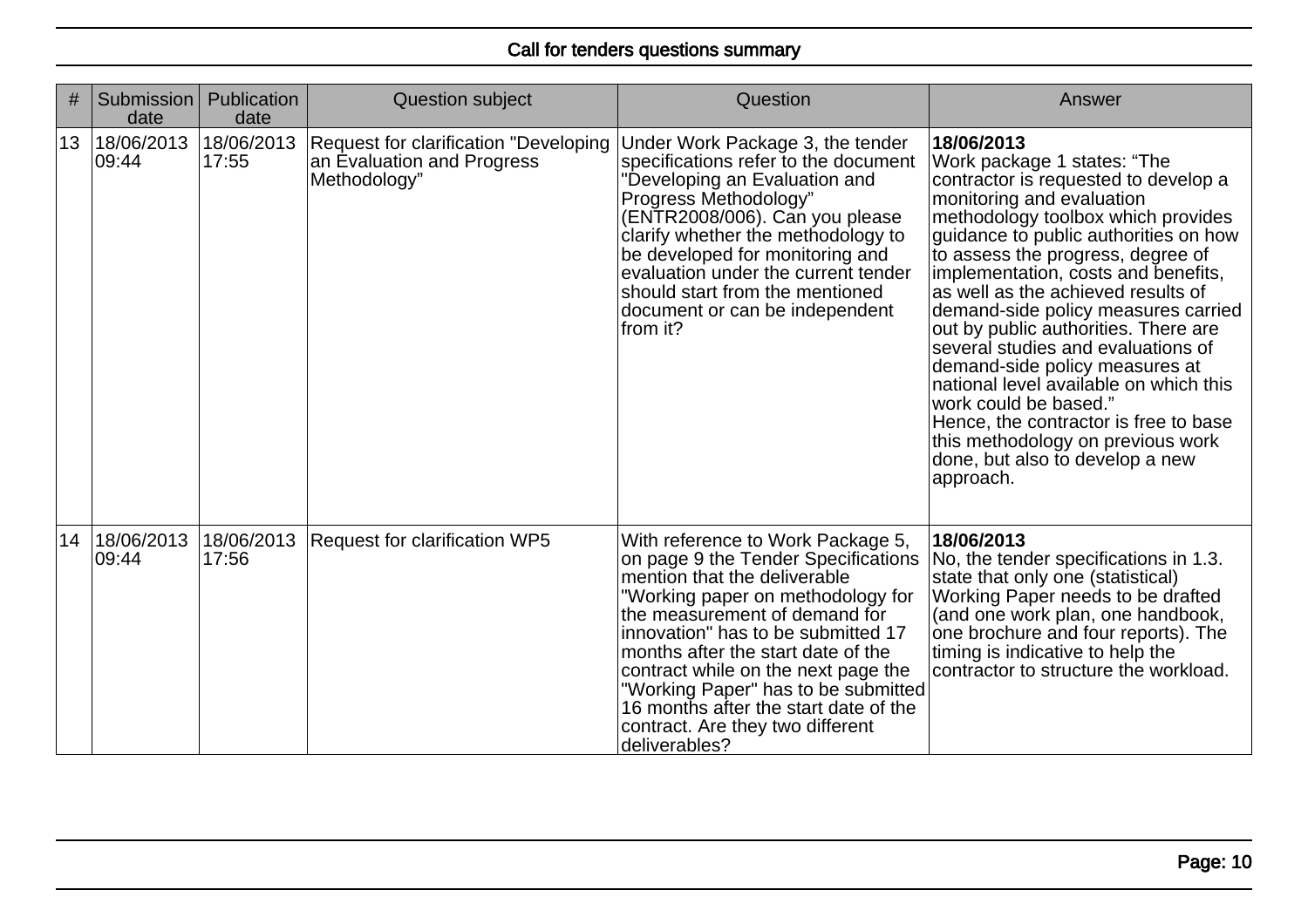| #  | Submission<br>date  | Publication<br>date | <b>Question subject</b>       | Question                                                                                                                                                                                                                                                                                                                                                                                                                                                                                                                                                                                                                                                                                                                                                                                                                                                                                                                                                                                                                                                                                                                                                                                                                                                               | Answer                                                                                                                                                                                                                                                                                                                                                                                                                                                                                                                                                                                                                                                                                                                                                                                                                                                                                                                                                                                                                                                                          |
|----|---------------------|---------------------|-------------------------------|------------------------------------------------------------------------------------------------------------------------------------------------------------------------------------------------------------------------------------------------------------------------------------------------------------------------------------------------------------------------------------------------------------------------------------------------------------------------------------------------------------------------------------------------------------------------------------------------------------------------------------------------------------------------------------------------------------------------------------------------------------------------------------------------------------------------------------------------------------------------------------------------------------------------------------------------------------------------------------------------------------------------------------------------------------------------------------------------------------------------------------------------------------------------------------------------------------------------------------------------------------------------|---------------------------------------------------------------------------------------------------------------------------------------------------------------------------------------------------------------------------------------------------------------------------------------------------------------------------------------------------------------------------------------------------------------------------------------------------------------------------------------------------------------------------------------------------------------------------------------------------------------------------------------------------------------------------------------------------------------------------------------------------------------------------------------------------------------------------------------------------------------------------------------------------------------------------------------------------------------------------------------------------------------------------------------------------------------------------------|
| 15 | 18/06/2013<br>09:45 | 18/06/2013<br>18:13 | Request for clarification WP6 | On page 7 of the Technical<br>Specifications there are mentioned<br>4-6 workshops.<br>Questions: 1.Is the tenderer<br>expected to make a proposal with an $ 2$ . The organisation of the workshops<br>exact number of workshops?<br>2. How does the Commission see<br>their role in the participation of the<br>workshops mentioned under Work<br>Package 6?<br>3. Can you please clarify in which<br>project months the workshops<br>should take place and the<br>deliverables of Work Package 6<br>should be delivered?<br>4. Is the tenderer requested to make<br>a suggestion as to the timing of the<br>workshops and the delivery of 2-3<br>page summaries?<br>5. Is the primary objective of the<br>workshop to educate the participants<br>and disseminate the outcome of the<br>studies, or for the development of<br>the toolkit to learn about best<br>practices?<br>6. Is there a distinction between<br>'Demand-side innovation policy<br>measures' and 'Innovative demand-<br>side policy practices' as mentioned<br>at the page 7 of the Tender<br>Specifications?<br>7. In the description of Work Package not Innovation Leaders".<br>6 in the tender specifications the<br>tenderer is asked to indicate the<br>specific cities for the two workshop | 18/06/2013<br>1. Yes, the tenderer is expected to<br>propose an exact number of<br>workshops.<br>is the responsibility of the contractor.<br>The Commission might participate.<br>3. The contractor is free to propose a<br>timing.<br>$ 4.$ Yes.<br>5. The objectives of the workshops are<br>described in Work package 6.<br>6. Demand-side innovation policy is<br>not yet a well-defined policy area. A<br>policy measure could be a well-<br>defined public policy, whereas a<br>policy practice would be an instrument<br>occasionally applied without an<br>underlying strategy. The descriptions<br>were used to leave room for any kinds<br>of instruments which could qualify as<br>demand-side measures and therefore<br>looked at in the workshops.<br>7. Yes. The locations proposed by the<br>tenderer allow the Evaluation<br>Committee to verify if the tenderer<br>complies with the description of the<br>tasks in Work package 6: "These<br>workshops shall take place across<br>Europe and take especially locations<br>in countries into account which are |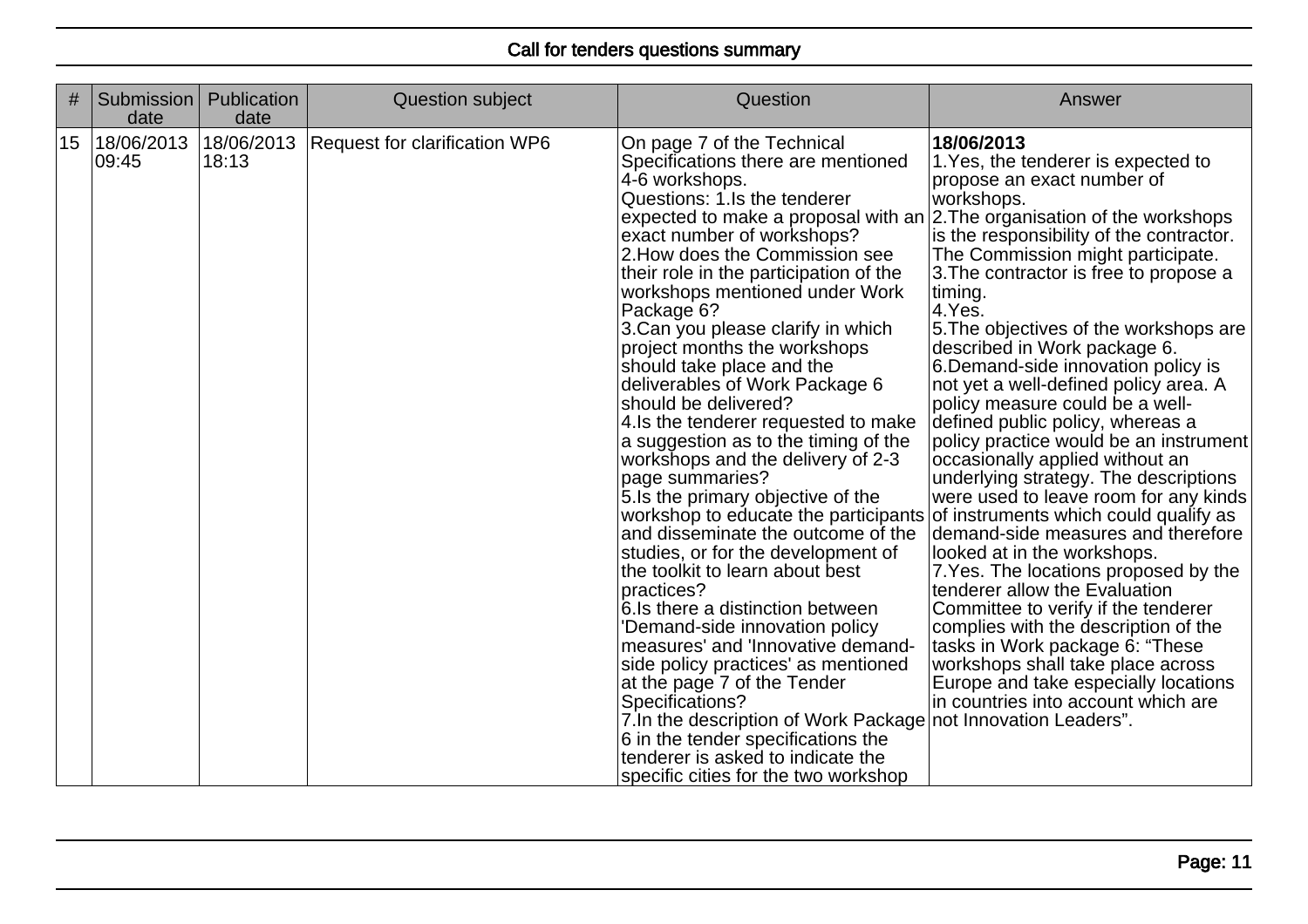| #  | Submission<br>date     | Publication<br>date | Question subject      | Question                                                                                                                                                                                                                                                                                                                                                                                                                                                                                          | Answer                                                                                                                                                                                                                                                                                                        |
|----|------------------------|---------------------|-----------------------|---------------------------------------------------------------------------------------------------------------------------------------------------------------------------------------------------------------------------------------------------------------------------------------------------------------------------------------------------------------------------------------------------------------------------------------------------------------------------------------------------|---------------------------------------------------------------------------------------------------------------------------------------------------------------------------------------------------------------------------------------------------------------------------------------------------------------|
|    |                        |                     |                       | specific cities for the two workshop<br>outlines. Is there a specific reason to<br>do this selection at this point?                                                                                                                                                                                                                                                                                                                                                                               |                                                                                                                                                                                                                                                                                                               |
|    | 16 21/06/2013<br>10:28 | 21/06/2013<br>14:28 | WP7 - Conference      | Could Enterprise and Industry kindly<br>confirm whether for WP7 the<br>Commission envisages the<br>conference taking place at a<br>Commission venue or in a private<br>conference location in Brussels?                                                                                                                                                                                                                                                                                           | 21/06/2013<br>It is not envisaged that the conference<br>takes place in a Commission venue.<br>Hence, the cost of a private<br>conference location in Brussels need<br>to be taken into account in the offer.                                                                                                 |
|    | 17 21/06/2013<br>18:17 | 24/06/2013<br>10:27 | WP7= Conference costs | In relation to the conference costs<br>could you please clarify if the costs<br>should also cover the travelling<br>expenses of the audience or only of<br>the invited speakers and experts that for invited speakers/experts, but not<br>will be expected to be actively<br>involved?                                                                                                                                                                                                            | 24/06/2013<br>For both work packages 6 and 7 the<br>contractor will have to bear the travel<br>and the subsistence expenses only<br>for the other participants (audience)<br>and Commission staff, who are<br>expected to cover these costs from<br>their own funds.                                          |
| 18 | 21/06/2013<br>12:05    | 24/06/2013<br>10:29 | Conference costs WP7  | The addendum to the specifications<br>state for WP7 that "The contractor<br>will need to take into account the<br>travel and subsistence expenses for<br>invited participants (speakers,<br>experts) in the financial proposal".<br>Does this mean that we reimburse<br>T&S only those that assist us in<br>delivering the conference or are we<br>required to budget to refund the<br>audience too? The use of the term<br>"participants" seems different in<br>WP6 and WP7 hence the confusion. | 24/06/2013<br>For both work packages 6 and 7 the<br>contractor will have to bear the travel<br>and the subsistence expenses only<br>for invited speakers/experts, but not<br>for the other participants (audience)<br>and Commission staff, who are<br>expected to cover these costs from<br>their own funds. |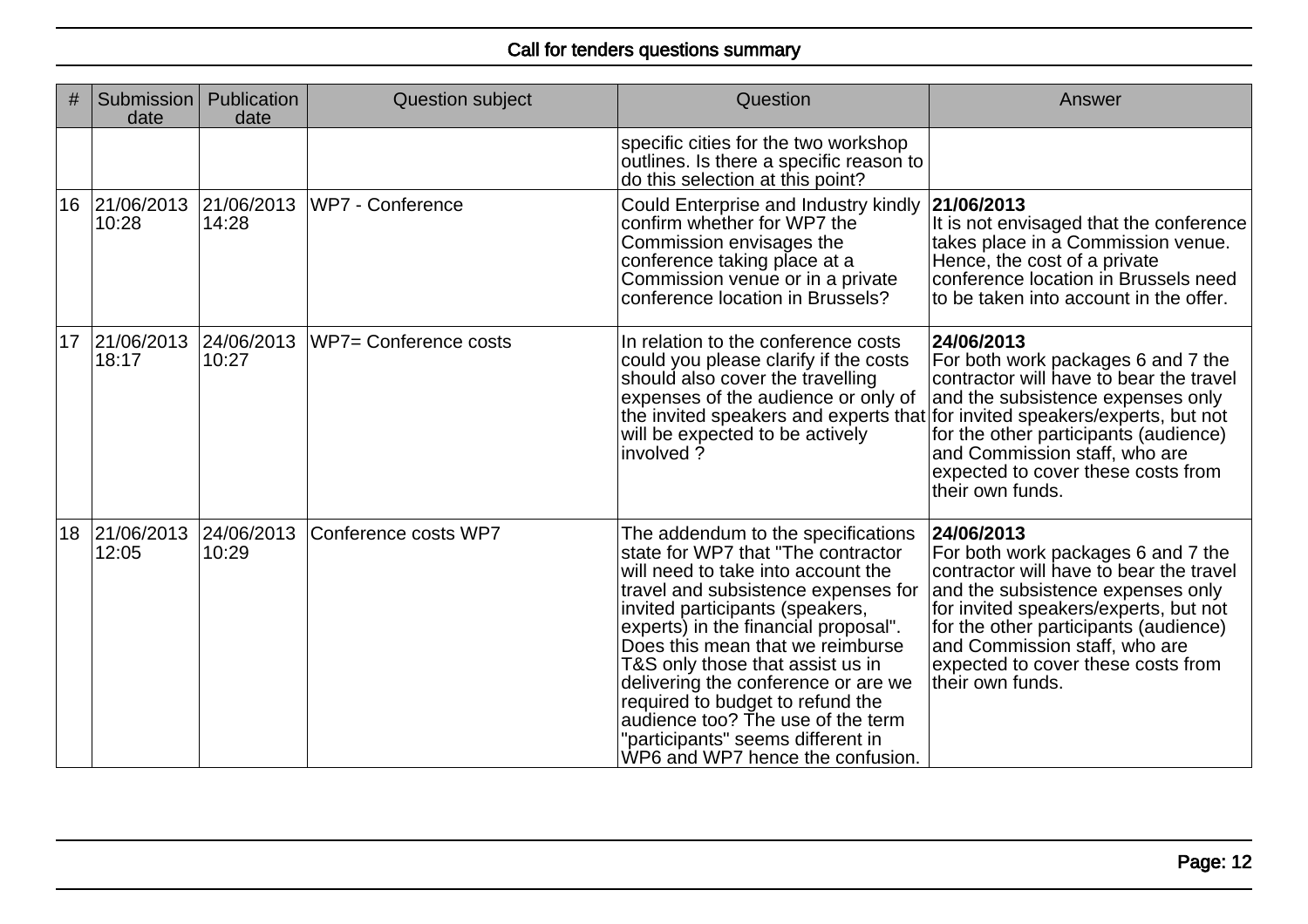| # | Submission<br>date                    | Publication<br>date | Question subject                         | <b>Question</b>                                                                                                                                                                                                                                                                                                                                                                                                                                                                                                                                                                                                   | Answer                                                                                                                                                                                                                                                                                                                                                                                              |
|---|---------------------------------------|---------------------|------------------------------------------|-------------------------------------------------------------------------------------------------------------------------------------------------------------------------------------------------------------------------------------------------------------------------------------------------------------------------------------------------------------------------------------------------------------------------------------------------------------------------------------------------------------------------------------------------------------------------------------------------------------------|-----------------------------------------------------------------------------------------------------------------------------------------------------------------------------------------------------------------------------------------------------------------------------------------------------------------------------------------------------------------------------------------------------|
|   | 19   22/06/2013   24/06/2013<br>18:39 | 16:38               | Work Package 4 - 'Coaching' /<br>Support | Are we required to prepare the<br>coaching offer on a number of<br>themes selected by us that we<br>deemed suitable/helpful to the to the project partners who prepare the<br>roadmaps project partners or will this strategic roadmaps. Some possible<br>need to be tailored to whatever<br>needs arise during the project and<br>therefore the themes will be decided<br>on at the time by either the project<br>partners or the Commission? Also,<br>are we expected to provide the<br>proposed timing of these activities or actions will have to depend on the<br>will that be decided by the<br>Commission? | 24/06/2013<br>The 'coaching'/support needs to be<br>tailored according to the needs of the<br>topics are mentioned in the task<br>specifications for this work package.<br>As stated in the specifications, the<br>support needs to be provided on<br>request of the Commission.<br>Therefore, the timing of these support<br>needs of the project partners and on<br>the progress of the roadmaps. |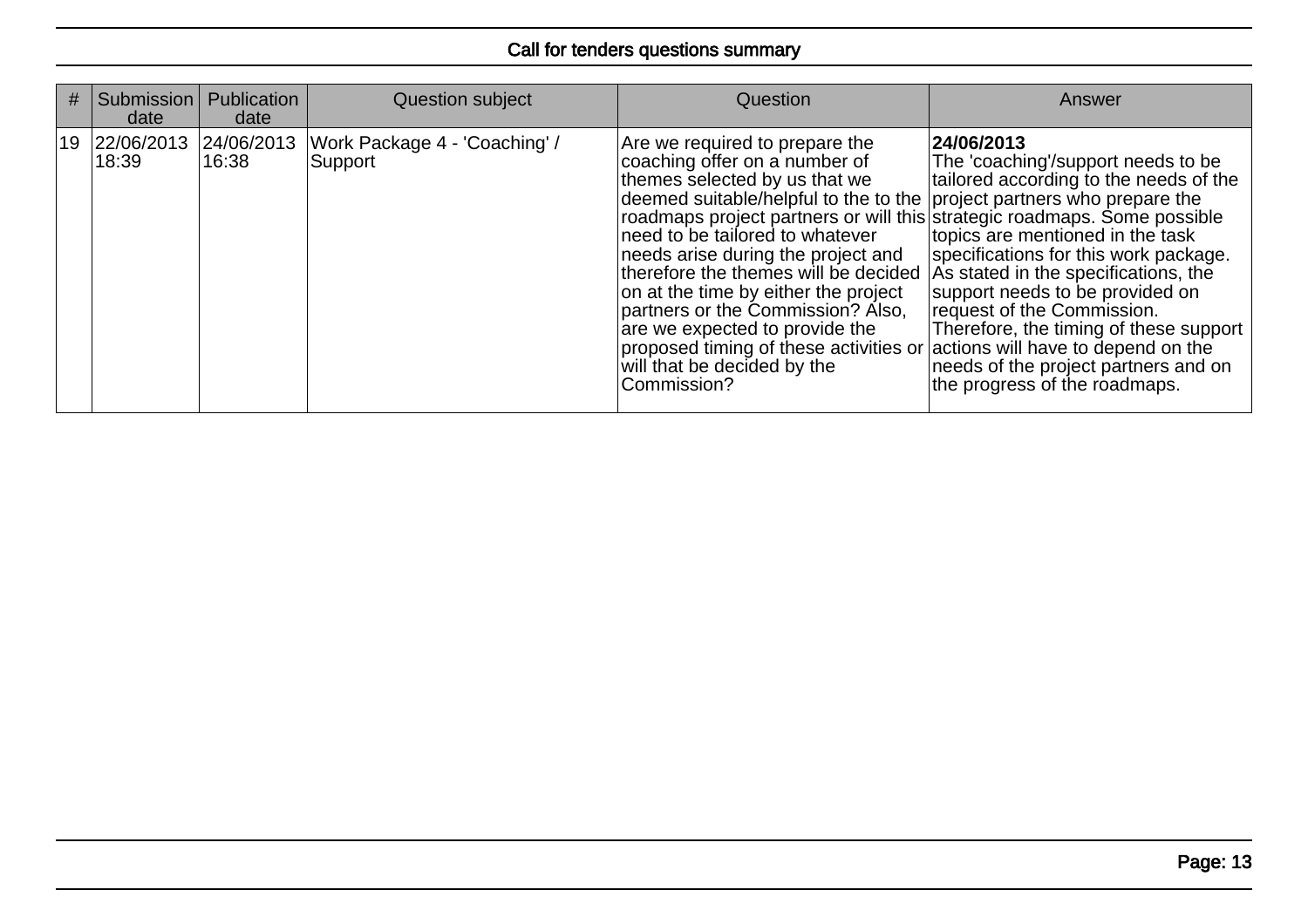| #  | Submission<br>date             | <b>Publication</b><br>date | Question subject                     | Question                                                                                                                                                                                                                                                                                                                                                                                                                                                                              | Answer                                                                                                                                                                                                                                                                                                                                                                                                                                                                                                                                                                                                                                                                  |
|----|--------------------------------|----------------------------|--------------------------------------|---------------------------------------------------------------------------------------------------------------------------------------------------------------------------------------------------------------------------------------------------------------------------------------------------------------------------------------------------------------------------------------------------------------------------------------------------------------------------------------|-------------------------------------------------------------------------------------------------------------------------------------------------------------------------------------------------------------------------------------------------------------------------------------------------------------------------------------------------------------------------------------------------------------------------------------------------------------------------------------------------------------------------------------------------------------------------------------------------------------------------------------------------------------------------|
| 20 | 20/06/2013 25/06/2013<br>10:19 | 09:25                      | <b>Technical capacity - Evidence</b> | On p.34 related to evidence for<br>technical and professional capacity,<br>we have to provide "e) an indication<br>of the technicians or technical<br>bodies involved, whether or not<br>belonging directly to the firm,<br>especially those responsible for<br>quality control". Could you please<br>specify what you mean by<br>technicians or technical bodies and if For the specific technical capacity<br>relevant, in what form should we<br>provide this evidence? Thank you. | 25/06/2013<br>The tenderer may demonstrate his<br>technical capacity regarding 'quality'<br>control' by providing the EC with a<br>'quality certificate' such as an ISO one<br>or, alternatively, describe how many<br>human resources (employed or<br>contracted) are involved in those<br>'quality control' tasks.<br>linked to the tasks to be performed,<br>describe how many human resources<br>(employed or contracted) are<br>available to carry out the works that<br>are detailed in part 1.1 of the technical<br>specifications in the necessary<br>professional fields (e.g. knowledge of<br>the issues at stake and organisation<br>of the planned events). |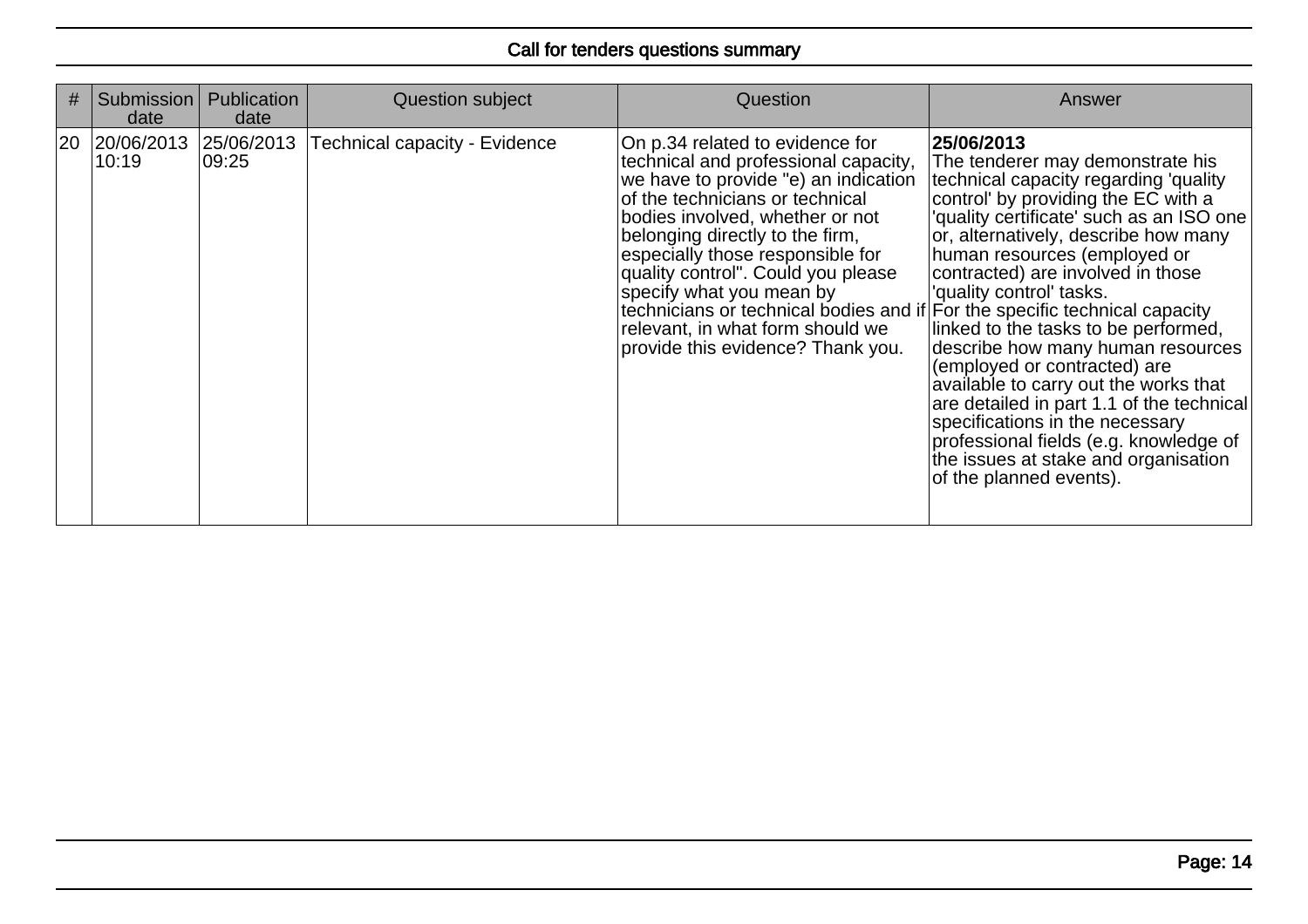| #  | Submission<br>date             | Publication<br>date | Question subject | Question                                                                                                                                                                                                                                                         | Answer                                                                                                                                                                                                                                                                                                                                                                                                                                                                                |
|----|--------------------------------|---------------------|------------------|------------------------------------------------------------------------------------------------------------------------------------------------------------------------------------------------------------------------------------------------------------------|---------------------------------------------------------------------------------------------------------------------------------------------------------------------------------------------------------------------------------------------------------------------------------------------------------------------------------------------------------------------------------------------------------------------------------------------------------------------------------------|
| 21 | 27/06/2013 28/06/2013<br>17:51 | 10:25               | Subcontractig    | Regarding the point 2.6.<br>Subcontracting. Does the contractor<br>has to provide the form Annex 6.5<br>filled and signed even for small<br>subcontracting task (photograph<br>services for the events, hostess,<br>etcc? Is there any ceiling to<br>considered? | 28/06/2013<br>In case of subcontracting activities, as<br>defined at the point 2.6 of the tender<br>specifications, it is necessary that the<br>subcontractor submit a letter of intent.  <br>There is no ceiling to be considered in<br>this situation.<br>Minor ancillary services like photos for<br>events, hostess etc. cannot be<br>considered subcontrating and,<br>therefore, they do not fall under the<br>requirements for documents listed in<br>the table of section 6.7. |